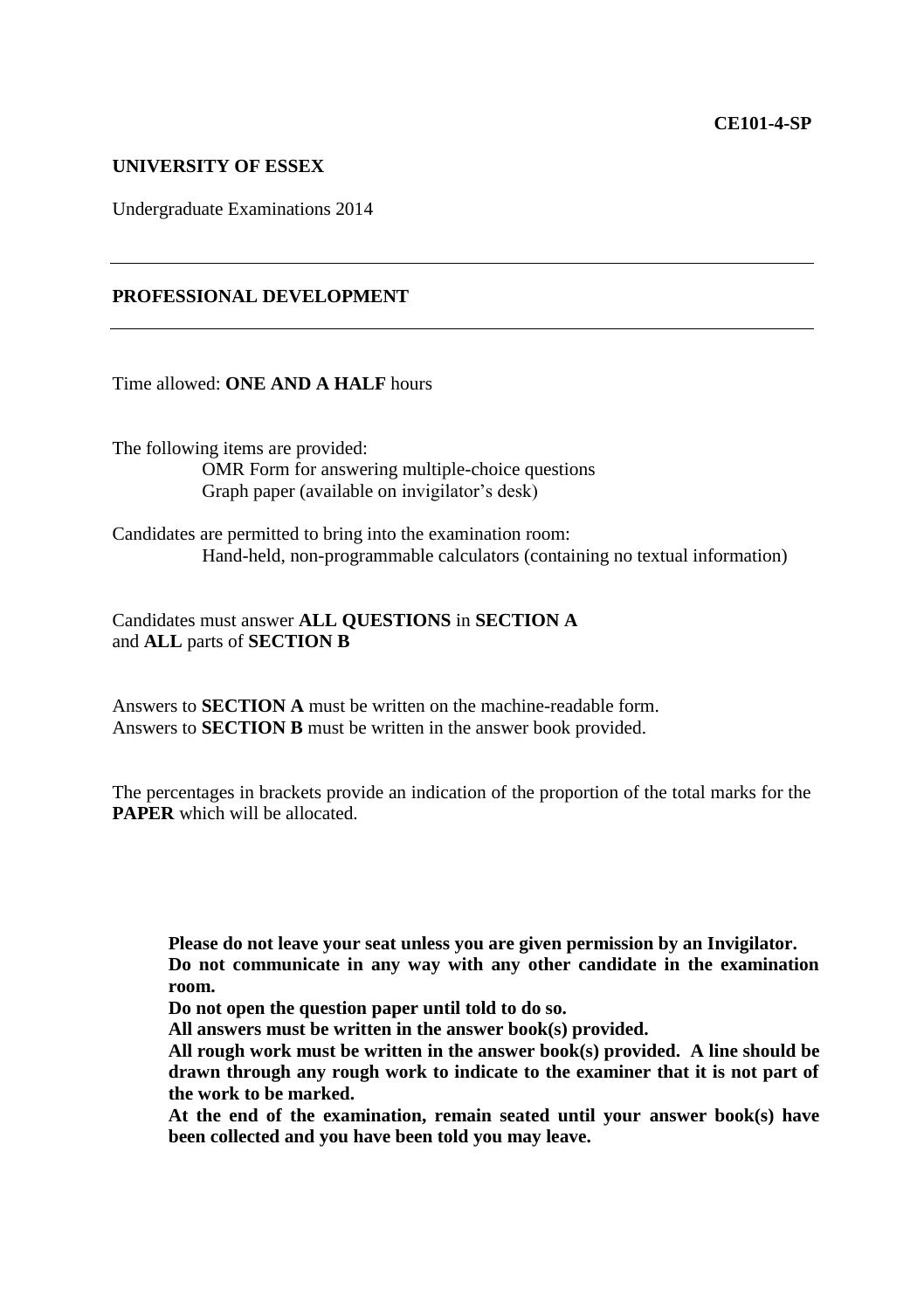# **SECTION A**

*Candidates must answer ALL questions.*

**SECTION A is not available**